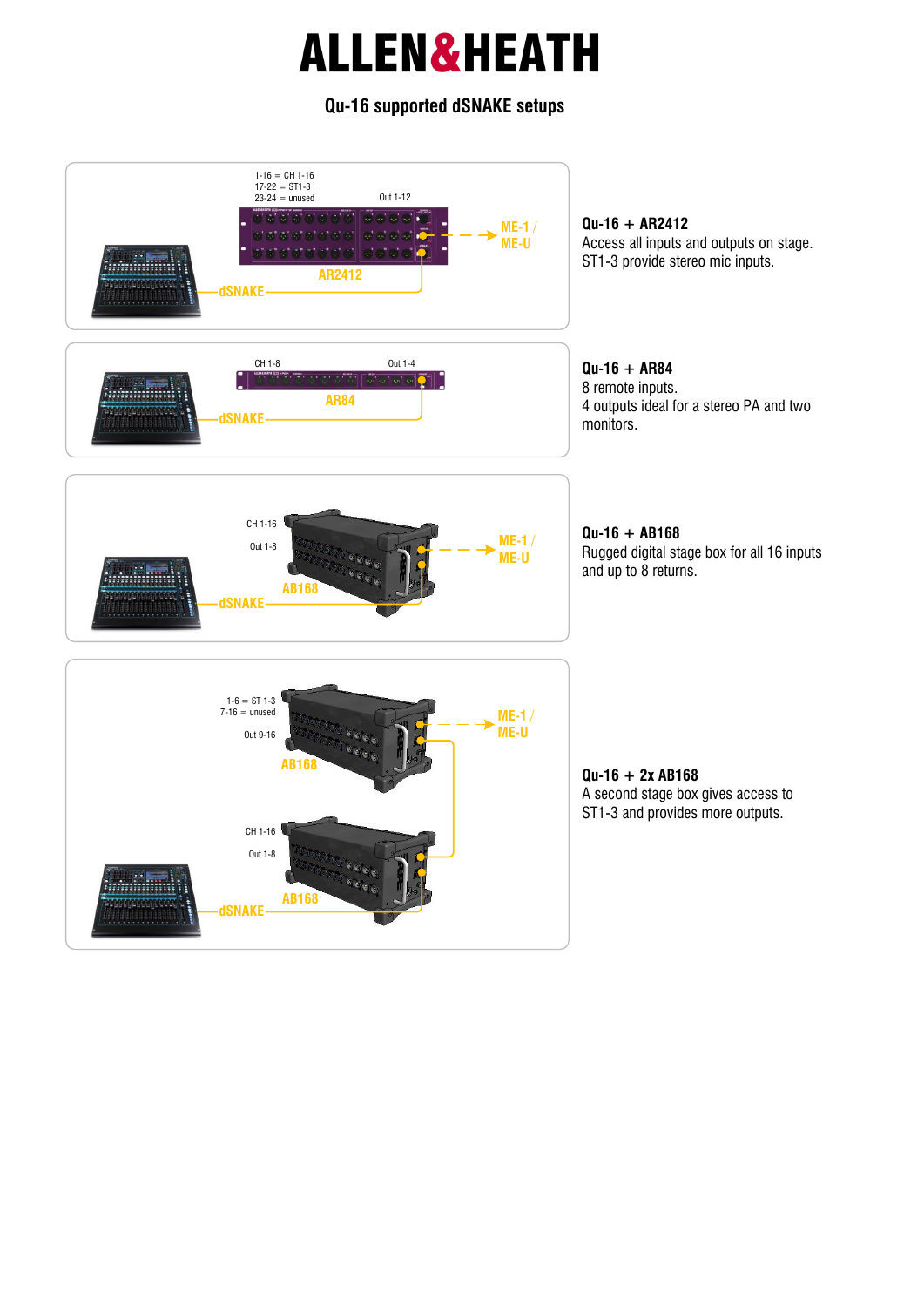#### **Qu-24 supported dSNAKE setups**

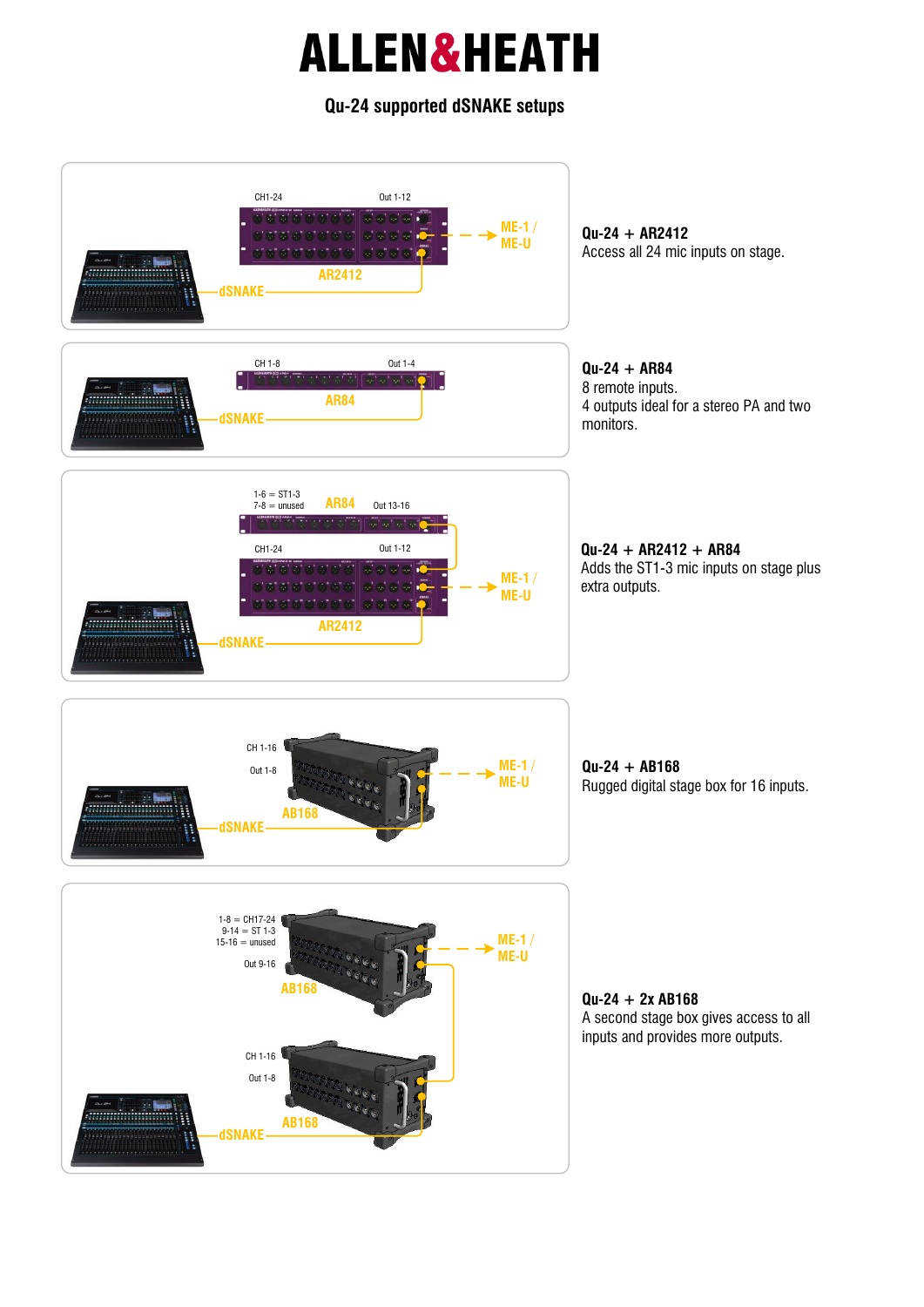#### **Qu-32 supported dSNAKE setups**

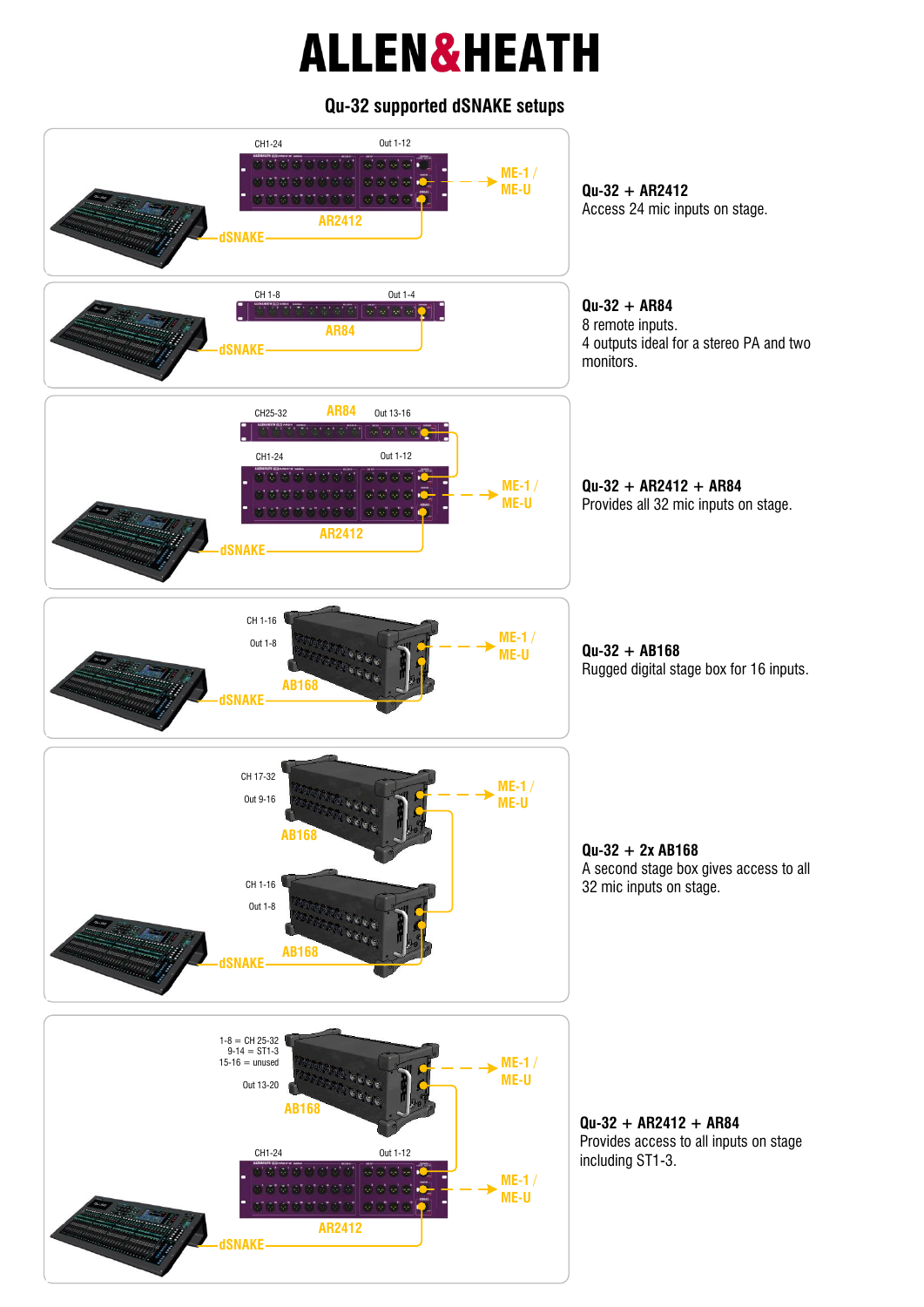#### **GLD supported dSNAKE setups**